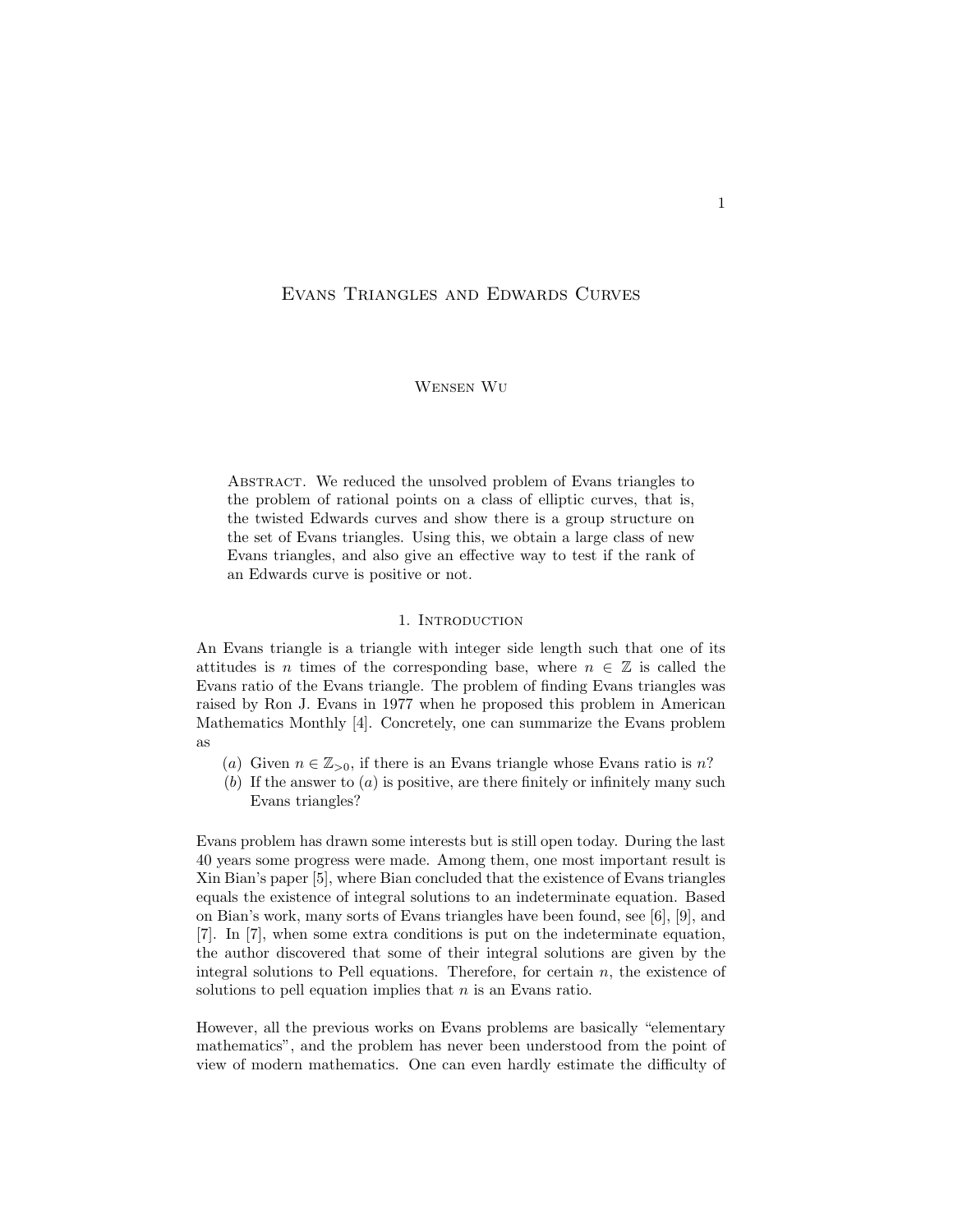this problem. In this paper, we discover an intrinsic connection between Evans triangles and a class of elliptic curves, that is, the Edwards curves. Concretely, we find there is "almost" a one to one correspondence between Evans triangles and the rational solution class of elliptic curves. In particular, given  $n$ , the set of all Evans triangles with Evans raito  $n$  is a group (See Theorem 4.2) below). On the one hand, using this group law, we can produce a large class of Evans triangles (See Section 5 below). On the other hand, once we construct an Evans triangle through elementary mathematics, we can test the rank of Edwards curves. For example, as a consequence of all earlier works mentioned in the last paragraph, we know a large class of Edwards curves having a positive rank (See Thm 5.1 below).

Via this paper, we put the Evans problem into the framework of modern mathematics and obtain a much better understaning of this problem. From the point of view of elliptic curves, the meaningfulness and difficulty of Evans triangle problem was underrated. On the one hand, to solve the Evans problem completely, one must have a deep understanding of Edwards curves, which is a central problem of modern mathematics and can never be easy. On the other hand, the fact that Evans triangles can be approached through elementary methods gives us more numerical and intuitive understanding of elliptic curves.

### 2. Evans Triangles and Algebraic Curves

Apparently, in the Evans problems  $(a)$ ,  $(b)$  in §1, we should consider two Evans triangles that are similar as the same. It is an easy observation that if  $\triangle ABC$ is an Evans triangle with the attitude h on the base BC such that  $h = n|BC|$ , BC must be the strictly shortest side of  $\triangle ABC$ . One can also verify that  $|AB| \neq |BC|$  (see also lemma 3.2 below). It is obvious that every Evans triangle of ratio *n* is similar to a triangle side length  $a, b$  and 1 such that  $a, b \in \mathbb{Q}_{>0}$ ,  $a > b$  and the attitude on the length 1 side is n. We write such a triangle  $\Delta(a, b; n)$ . So two Evans triangles are similar if and only if they similar to a same  $\Delta(a, b; n)$ .

Given  $n \in \mathbb{Z}_{>0}$ , let  $\Delta(n)$  be the set of all triangles  $\Delta(a, b; n)$  described as above. For later use, we write  $\Delta(n)$  be the set of all triangles  $\Delta(a, b; n)$  with the  $a > b$ replaced by  $a \neq b$ . Apparently, every two triangles in  $\Delta(n)$  are not similar,  $\Delta(n) \subset \Delta(n)$  and every triangle  $\Delta(a, b; n) \in \Delta(n)$  is similar to (and therefore congruent to) a unique triangle in  $\Delta(n)\setminus\Delta(n)$ , which is,  $\Delta(b, a; n)$ . With these simple argument, we lead to our first observation:

TO FIND ALL EVANS TRIANLES WITH RATIO  $n$ , WE ONLY HAVE TO FIND ALL TRIANGLES IN  $\Delta(n)$  OR, EQUIVALENTLY,  $\Delta(n)$ .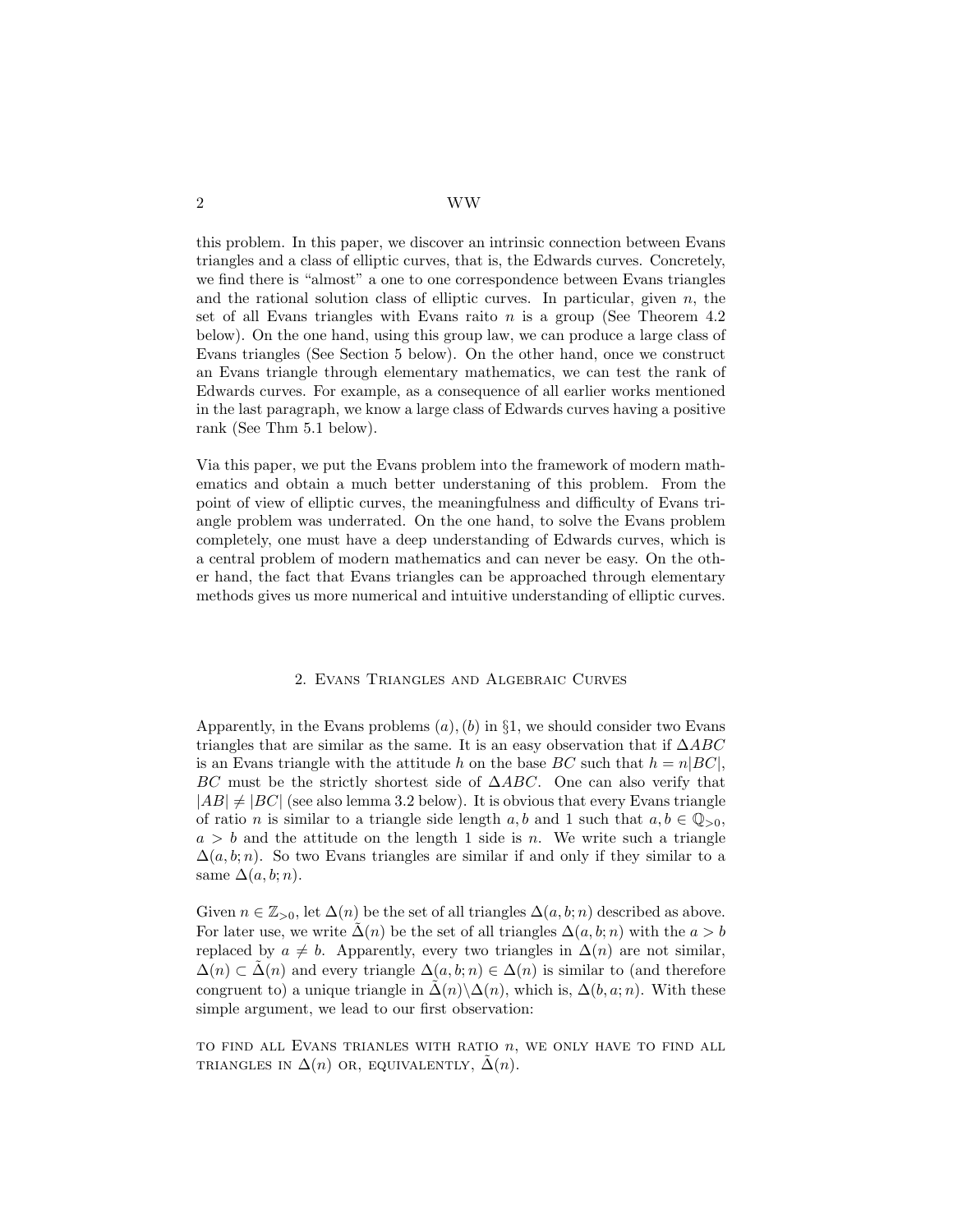From now on, when we mention an Evans triangle, we always means a triganle  $\Delta(a, b; n) \in \Delta(n)$  for some n. Now given  $\Delta(a, b; n) \in \Delta(n)$ , it is obviously that the area of the triangle is  $\frac{n}{2}$ . On the other hand, by Heron's formula, the area can be computed by

(2.1) 
$$
\frac{n}{2} = \sqrt{\left(\frac{a+b+1}{2}\right)\left(\frac{a+b-1}{2}\right)\left(\frac{a-b+1}{2}\right)\left(\frac{-a+b+1}{2}\right)}.
$$

Set

(2.2) 
$$
x = a + b, y = a - b.
$$

we have  $x, y \in \mathbb{Q}$  and

(2.3) 
$$
(x^2 - 1)(1 - y^2) = 4n^2.
$$

Apparently, equation (2.3) defines an algebraic curve, and we know that every Evans triangle gives a rational point on this curve. So we expect that every rational point on this curve will provide us an Evans triangle. However, an obvious observation on the solution of this curve keeps us away from this expectation: once we have a solution  $(x, y)$  on the curve  $(2.3)$ , we can immediately have another 7 solutions, that are,  $(\pm x, \pm y)$ ,  $(\pm y, \pm x)$ . To cure this issue, we make the definition of a solution class:

DEFINITION 1. If  $(x, y)$  is a solution of curve  $(2.3)$ , we define its solution class to be the set of 8 solutions  $\{(\pm x, \pm y), (\pm y, \pm x)\}\.$  We write this class as  $[x, y]$ .

LEMMA 2.1. For every rational solution class to the curve  $(2.3)$ , it has exactly one representative  $[x, y]$  such that

$$
(2.4) \t\t x > y > 0.
$$

**PROOF:** Let  $(x, y)$  be a rational solution to  $(2.3)$ . We can firstly exclude the situation  $x = y$ . Indeed, if it is the case, (2.3) turns to be

(2.5) 
$$
(x^2 - 1)(1 - x^2) = -(x^2 - 1)^2 = 4n^2.
$$

This is not possible. If x or y equals 0,  $(2.3)$  turns to be

$$
(2.6) \t\t x^2 - 1 = 4n^2.
$$

This means that  $x \in \mathbb{Z}$  and  $(x + 2n)(x - 2n) = 1$ , which is not possible. So we must have  $xy \neq 0$ . consider the set  $\{(\pm x, \pm y)\}\,$ , there must be exactly one of the four points having both two coordinates positive. Without loss of generality, assume  $x > 0$  and  $y > 0$ , then among the set  $\{(\pm y, \pm x)\}, (y, x)$  is the only point with two coordinates positive. So we can choose the representative  $[x, y]$ if  $x > y > 0$ , otherwise, choose the representative [y, x].

From now on, throughout this paper, we always fix a representative  $[x, y]$  of a rational solution class of  $(2.3)$  such that  $x > y > 0$ . With this setting, we have the following important observation: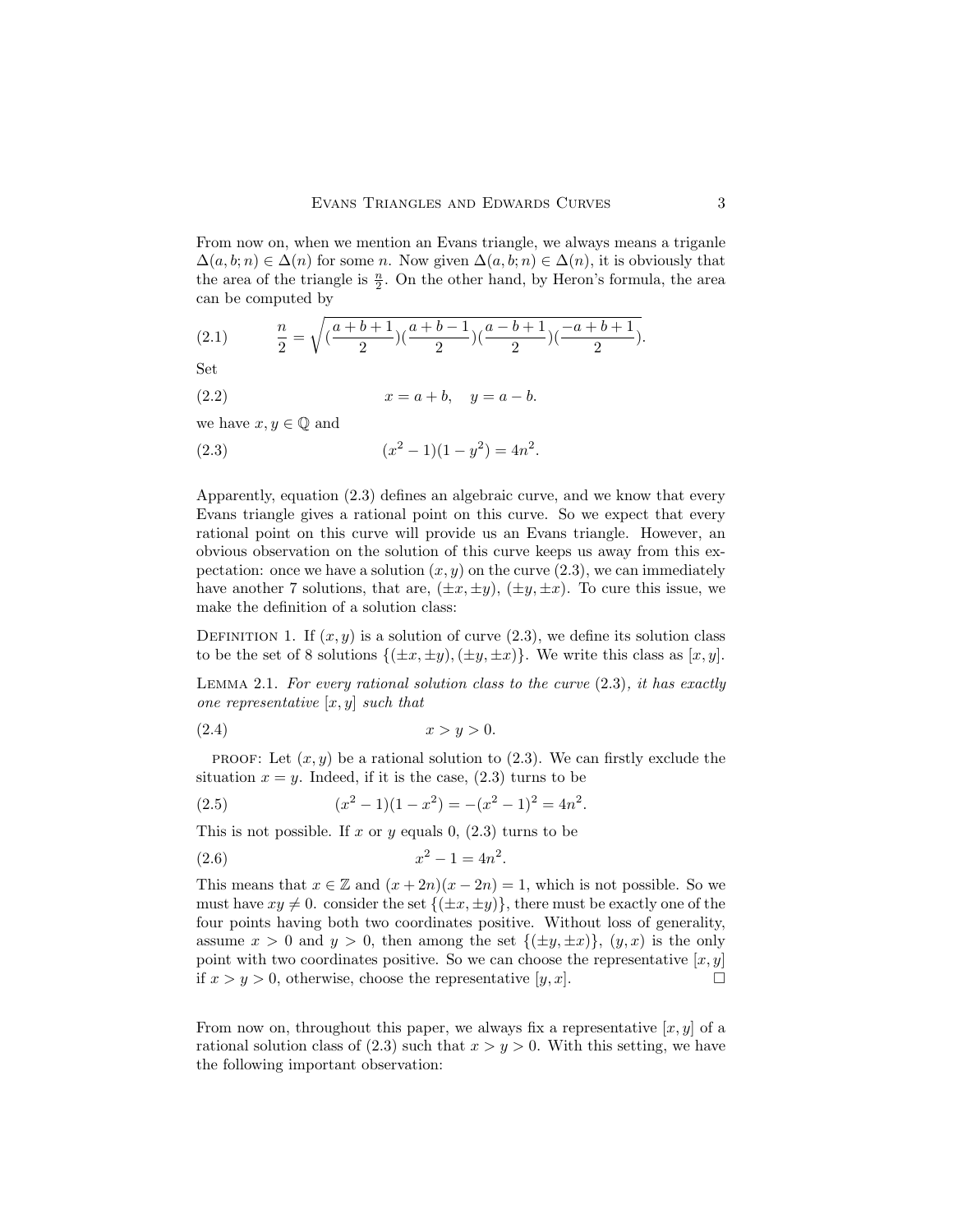4 WW

PROPOSITION 2.2. There is a one to one correspondence between the set  $\Delta(n)$ and the rational solution classes  $[x, y]$  on  $(2.3)$ . This correspondence is explicitly given by  $(a, b) \mapsto [a + b, a - b]$ , or equally,

(2.7) 
$$
a = \frac{x+y}{2}, \quad b = \frac{x-y}{2},
$$

by our convention on x, y it is easy to see that  $a > b > 0$ .

PROOF: By (2.2), the map  $(a, b) \mapsto [a + b, a - b]$  defines a map from  $\Delta(n)$  to the rational solution classes of (2.3). Obviously  $a + b > a - b > 0$ , by Lemma 2.1, the uniqueness of representative [x, y] with  $x > y > 0$ , if  $\Delta(a_1, b_1; n)$  and  $\Delta(a_2, b_2; n) \in \Delta(n)$  maps to the same solution class, one must have  $a_1 + b_1 =$  $a_2 + b_2$  and  $a_1 - b_1 = a_2 - b_2$ . This implies that  $a_1 = a_2$  and  $b_1 = b_2$ . So the map is injective. To see the map is surjective, once we have a rational solution class, fix its representative  $[x, y]$  as in the last lemma. Then it is easily solve  $a + b = x$  and  $a - b = y$  by (2.7). Since  $x > y > 0$ , it is directly from (2.3) that  $x = a + b > 1$  and  $1 > y = a - b > 0$ . So a, b, 1 could be the three sides of a triangle, say  $\Delta$ . Substituting a, b into (2.3), dividing both sides by 16 and taking square root, we return to the Heron formula (2.1). This implies that the attitude of  $\Delta$  on the length 1 side is n, i.e.  $\Delta = \Delta(a, b; n) \in \Delta(n)$ .

### 3. Reduction to twisted Edwards curves

The proposition 2.2 tells us

TO STUDY  $\Delta(n)$ , ONE ONLY HAS TO STUDY THE RATIONAL SOLUTION CLASSES of algebraic curve (2.3).

To do so, by a general strategy of studying algebraic curves [8], we consider the homogeneous equation of (2.3), which is

(3.1) 
$$
-x^2y^2 + x^2z^2 + y^2z^2 - (1+4n^2)z^4 = 0.
$$

From this we see it is not smooth at infinite, since when the equation is given by

$$
(3.2) \t\t x^2 y^2 = 0,
$$

and it has a node. So we expect a rational model of (2.3) which could be clearer to us.

THEOREM 3.1. The curve  $(3.1)$  is bi-rational to a twisted Edwards curve

(3.3) 
$$
E_n: Y^2 + Z^2 = 1 + (1 + 4n^2)Y^2Z^2.
$$

LEMMA 3.2. There is no finite rational point  $(x, y, z)$  on curve (3.1) such that x or y equals 0.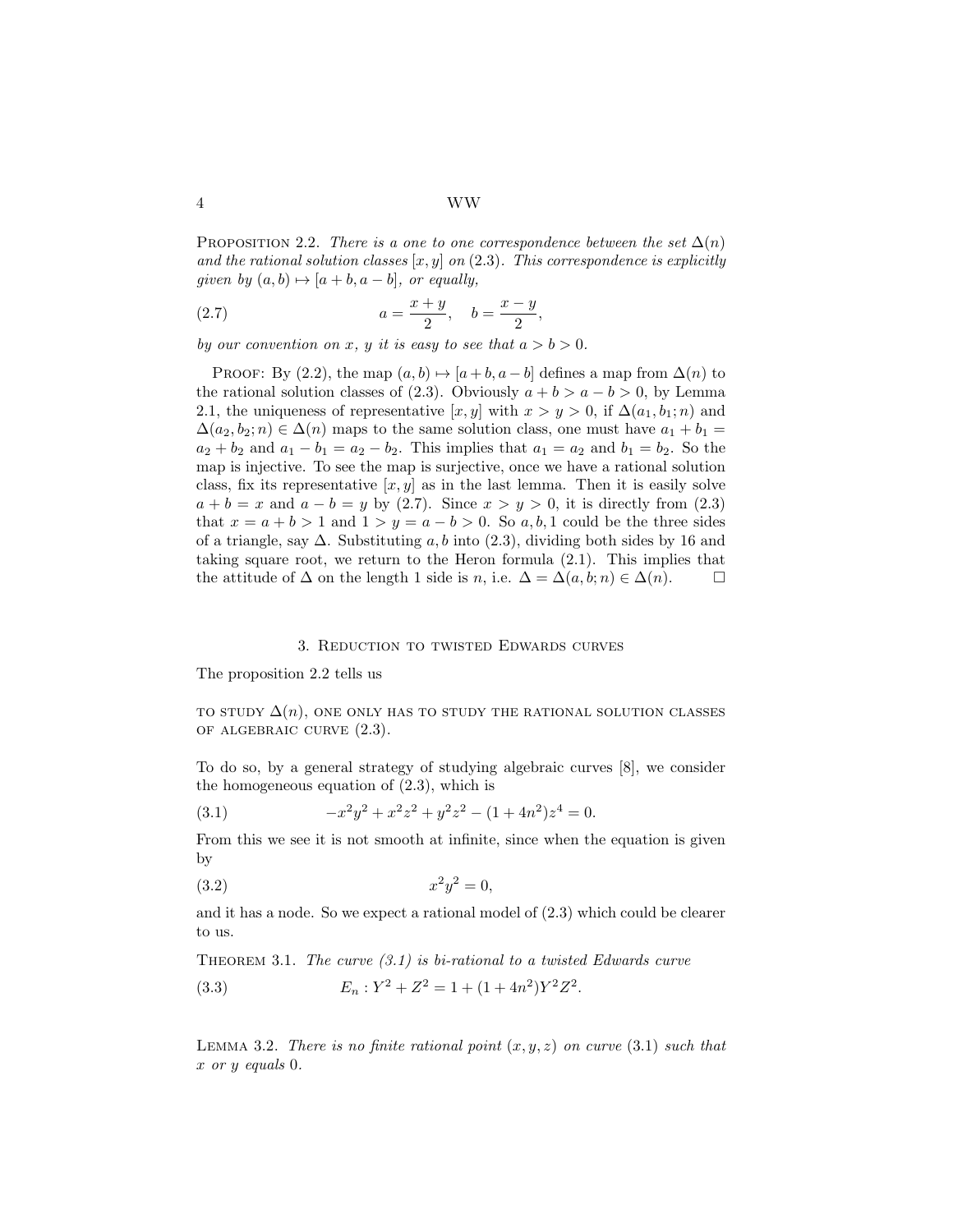PROOF OF THE LEMMA: Since the equation is symmetric for  $x$  and  $y$ , we assume  $y = 0$ . Then the curve  $(3.1)$  is

(3.4) 
$$
x^2 z^2 = (1 + 4n^2) z^4.
$$

Since  $z \neq 0$ , we only have to solve equation  $x^2 = (2n)^2 + 1$  in Q. This is not  $\Box$  possible.

Remark 1. From Proposition 2.2, the lemma also implies there is no Evans triangles of the form  $\Delta(a, a; n)$  for any  $a \in \mathbb{Q}$  and  $n \in \mathbb{Z}_{>0}$ . This explains our convention  $a > b$  in the setting  $\Delta(a, b; n)$ .

PROOF OF THE THEOREM: By the lemma above, we know that  $x \neq 0$ . So set

(3.5) 
$$
v = \frac{y}{x}, \quad w = \frac{z}{x},
$$

we can translate the curve  $(3.1)$  into

(3.6) 
$$
w^2 + v^2 w^2 - (1 + 4n^2) w^4 - v^2 = 0.
$$

By the lemma again we know  $v \neq 0$ , we set

$$
(3.7) \t\t Y = \frac{w}{v}, \quad Z = w,
$$

We further have

(3.8) 
$$
Y^2 + Z^2 - (1 + 4n^2)Y^2Z^2 - 1 = 0,
$$

i.e.

(3.9) 
$$
Y^2 + Z^2 = 1 + (1 + 4n^2)Y^2Z^2.
$$

 $\Box$ 

We are delight to have this rational model  $(3.3)$  of curve  $(3.1)$ , since it is the so-called twisted Edwards curve which has been well-studied by Edwards and Bernstein, and many other mathematicians (see, for example, [1] and [2]). Concretely, it is a rational model of elliptic curves. It has the advantage that its group structure can be computed faster than the standard ones. Now, by lemma 3.2 and theorem 3.1, to find the rational points on the algebraic curve  $(2.3)$ , it is equivalent to find the rational solutions  $(Y, Z)$  on the new curve  $E_n$ such that  $YZ \neq 0$ . Before we start our calculation on  $E_n$ , we need to make a similar observation as Definition 1.

DEFINITION 2. If  $(Y, Z)$  is a solution of  $E_n$  with  $Y, Z \neq 0$ , we define its solution class to be the set of 8 solutions  $\{(\pm Y, \pm Z), (\pm Z, \pm Y)\}\.$  We write this class as  $[Y, Z].$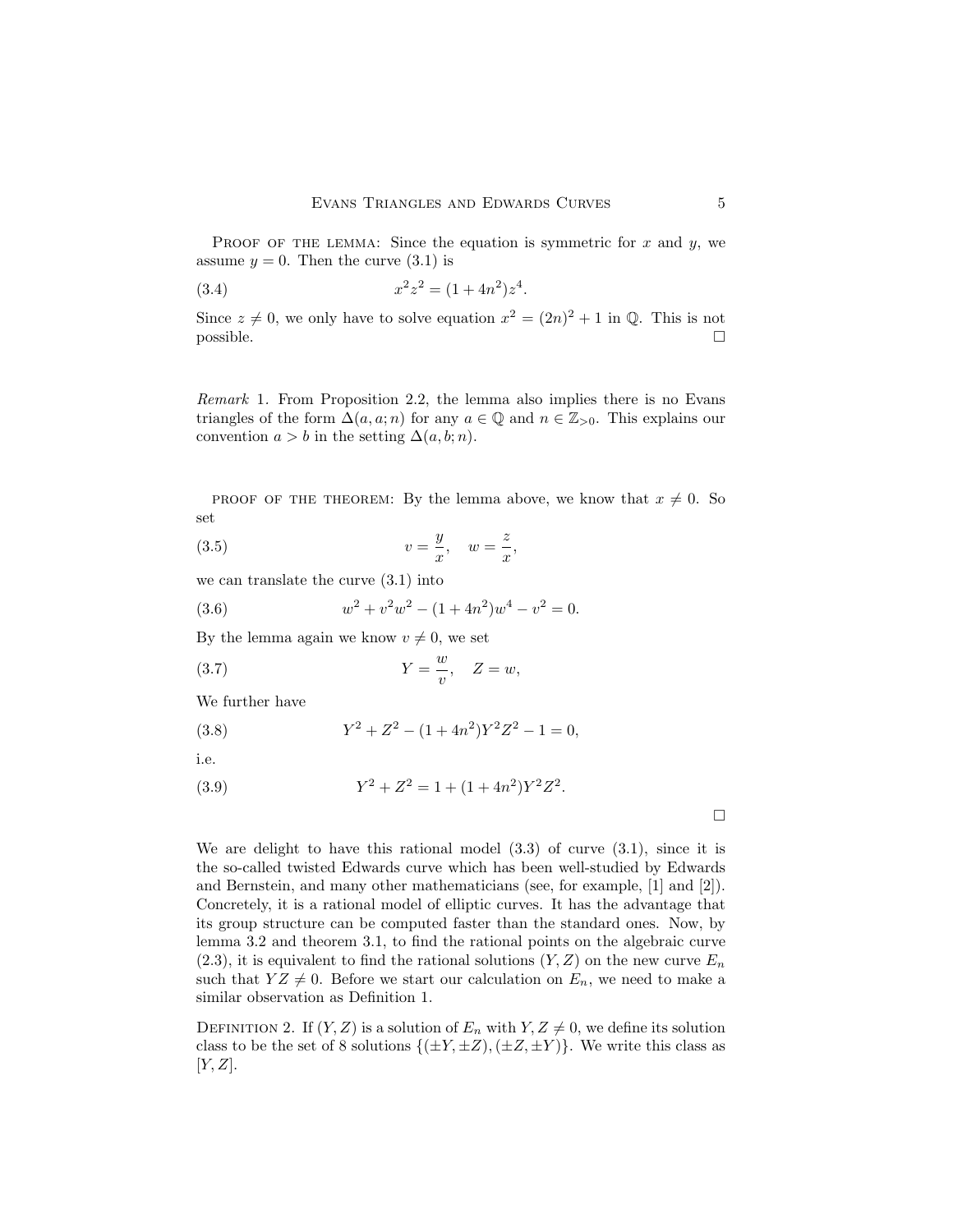Corollary 3.3. There is a one to one correspondence between rational solutions  $(x, y)$  of the curve (2.3), and rational solutions  $(Y, Z)$  of  $E_n$  with  $YZ \neq 0$ . This correspondence is explicitly given by  $x = \frac{1}{Z}$  and  $y = \frac{1}{Y}$ . Moreover, this gives us a one to one correspondence between rational classes of solutions of curve  $(2.3)$  and  $E_n$ .

proof: This corollary follows from the proof of Theorem 3.1 directly. In equation (2.3), we use the affine coordinate  $(x, y)$ , which corresponds to the projective coordinate  $[x : y : 1]$ . By the bi-rational transformation (3.5), we change the coordinate by  $v = \frac{y}{x}$ ,  $w = \frac{1}{x}$ , so the resulting projective coordinate is  $[1:\frac{y}{x}:\frac{1}{x}].$  Then, by transformation (3.7), we get

(3.10) 
$$
Y = \frac{w}{v} = \frac{\frac{z}{x}}{\frac{y}{x}} = \frac{1}{y}, \quad Z = w = \frac{z}{x} = \frac{1}{x}.
$$

This gives us the explicit bijection between rational solutions  $(x, y)$  of the curve (2.3) and rational solutions  $(Y, Z)$  of  $E_n$  with  $YZ \neq 0$ . Apparently, this map  $(x, y) \mapsto (\frac{1}{y}, \frac{1}{x})$  induces an bijection between  $[x, y]$  and  $[\frac{1}{y}, \frac{1}{x}]$  $\Box$ 

From now on, we make the convention that we always fix for every rational solution class of  $E_n$  a representative  $[Y, Z]$  such that  $Y > Z > 0$ . This is consistent to our convention for rational solution classes of (2.3).

COROLLARY 3.4. There is a one to one correspondence between the set  $\Delta(n)$ and the rational solution classes  $[Y, Z]$  on  $E_n$ . This correspondence is explicitly given by  $(a, b) \mapsto (\frac{1}{a-b}, \frac{1}{a+b})$ , or equally,

(3.11) 
$$
a = \frac{1}{2}(\frac{1}{Z} + \frac{1}{Y}), \quad b = \frac{1}{2}(\frac{1}{Z} - \frac{1}{Y}).
$$

by our convention on Y, Z, we can easily find  $a > b > 0$ .

PROOF: It follows directly from Proposition 2.2 and Corollary 3.3.  $\Box$ 

## 4. Group law on twisted Edwards curve

As mentioned in §3,  $E_n$  is an elliptic curve, so its rational points  $E_n(\mathbb{Q})$  is an abelian group. By the standard theory of rational points on elliptic curves, (see, for example, [3])

(4.1) 
$$
E_n(\mathbb{Q}) \cong \mathbb{Z}^r \oplus E_n(\mathbb{Q})_{tor},
$$

where r is the rank of  $E_n(\mathbb{Q})$  and  $E_n(\mathbb{Q})_{tor}$  is its torsion part, which is a finite group. Noting that the rational points  $(\pm 1, 0)$  on  $E_n$  are necessarily torsion, we have the next theorem easily. However, this result seems not easy to prove directly without advanced mathematical technique.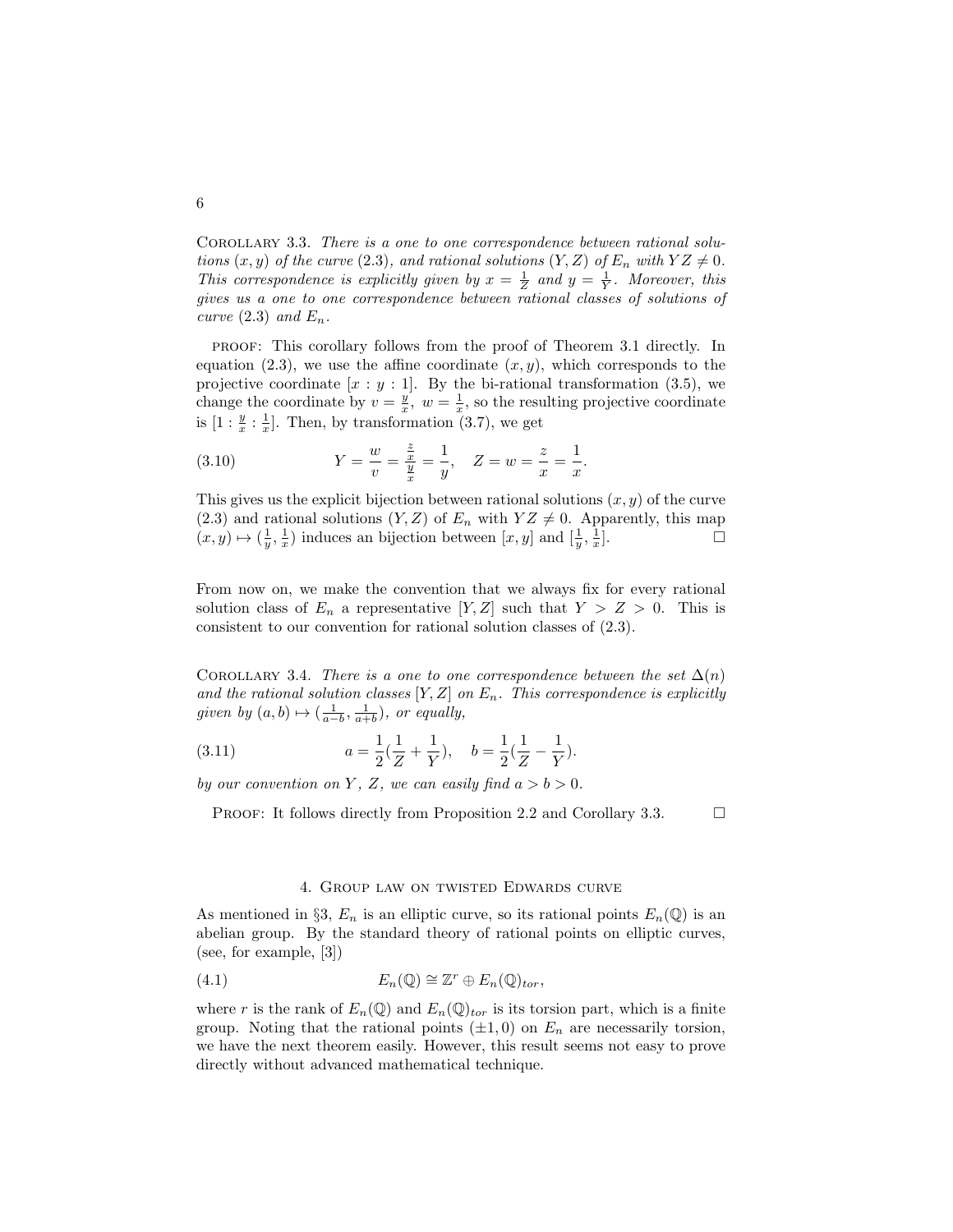THEOREM 4.1.

(4.2) 
$$
rank(E_1(\mathbb{Q})) = rank(E_2(\mathbb{Q})) = 0.
$$

PROOF: Since there is no Evans triangles with ratio  $n = 1$  or  $n = 2$ , it follows from Corollary 3.4 immediately.

To explore more information on  $E_n(\mathbb{Q})$  for general n, and to find more Evans triangles, we need to study the structure of  $E_n(\mathbb{Q})$  in detail. Indeed, the group law of  $E_n(\mathbb{Q})$  is explicitly given in [2, §3], as for two points  $(Y_1, Z_1)$ ,  $(Y_2, Z_2)$ in  $E_n(\mathbb{Q}),$ 

$$
(4.3) (Y_1, Z_1) + (Y_2, Z_2) = \left(\frac{Y_1 Z_2 + Z_1 Y_2}{1 + (1 + 4n^2)Y_1 Y_2 Z_1 Z_2}, \frac{Z_1 Z_2 - Y_1 Y_2}{1 - (1 + 4n^2)Y_1 Y_2 Z_1 Z_2}\right).
$$

The point  $(0, 1)$  is the identity element of the group law,  $(0, -1)$  has order 2, and  $(\pm 1, 0)$  both have order 4. The inverse of a point  $(x, y)$  on  $E_n$  is  $(-x, y)$ . Actually,  $C := \{(1,0), (0,-1), (-1,0), (0,1)\}$  is a torsion subgroup of  $E_n(\mathbb{Q})$ of order 4 generated by  $(1,0)$ . Moreover, since  $1 + 4n^2$  cannot be a square, it follows from [2, §3] that the addition law is complete, that is, it can be used to compute  $2(x, y)$ ,  $3(x, y)$  and so on.

Since we have defined the solution class in last section we would like to see the relations between the points in a same solution class under group law. It is easy to check that if P is an element in  $E_n(\mathbb{Q})$ , then its solution class [P] is a union of  $P + C$  and  $-P + C$ . Indeed, if  $P = (Y, Z), P + (1, 0) =$  $(Z, -Y), P + (0, -1) = (-Y, -Z), P + (-1, 0) = (-Z, Y);$  and  $-P = (-Y, Z)$  $-P + (1, 0) = (Z, Y), P + (0, -1) = (Y, -Z), P + (-1, 0) = (-Z, -Y).$ 

THEOREM 4.2. Given  $n \in \mathbb{Z}_{>0}$ . There is a one to one correspondence between the set  $\overline{\Delta}(n) := \overline{\Delta}(n) \cup \{0\}$  and the quotient group  $E_n(\mathbb{Q})/C$ . Therefore we can define an abelian group structure on  $\Delta(n)$  by:

(4.4) 
$$
\Delta(a_1, b_1; n) + \Delta(a_2, b_2; n) = \Delta(a, b; n),
$$

such that in  $E_n(\mathbb{Q})$ ,  $\left(\frac{1}{a-b}, \frac{1}{a+b}\right)$  is in the coset of

$$
(4.5) \qquad \left(\frac{2a_1a_2 - 2b_1b_2}{(a_1^2 - b_1^2)(a_2^2 - b_2^2) + (1 + 4n^2)}, \frac{2a_1b_2 + 2a_2b_1}{(1 + 4n^2) - (a_1^2 - b_1^2)(a_2^2 - b_2^2)}\right).
$$

Under this group structure, the opposite of  $\Delta(a, b; n)$  is  $\Delta(b, a; n)$ .

PROOF: We first show there is a one to one correspondence between  $\overline{\Delta}(n)$ and  $E_n(\mathbb{Q})/C$ . Indeed, we define  $\gamma : \overline{\Delta}(n) \to E_n(\mathbb{Q})$  by setting  $\gamma(0) = 0$  and

(4.6) 
$$
\gamma : \tilde{\Delta}(n) \to E_n(\mathbb{Q}) \quad \Delta(a, b; n) \mapsto (\frac{1}{a - b}, \frac{1}{a + b}) + C.
$$

According to Corollary 3.4,  $\gamma$  is well-defined. Since  $a, b \in \mathbb{Q}_{>0}$  and  $a \neq b$ , that  $\gamma(\Delta(a, b; n)) \notin C$ . So  $0 \in \overline{\Delta}(n)$  is the only element which maps to  $0 \in$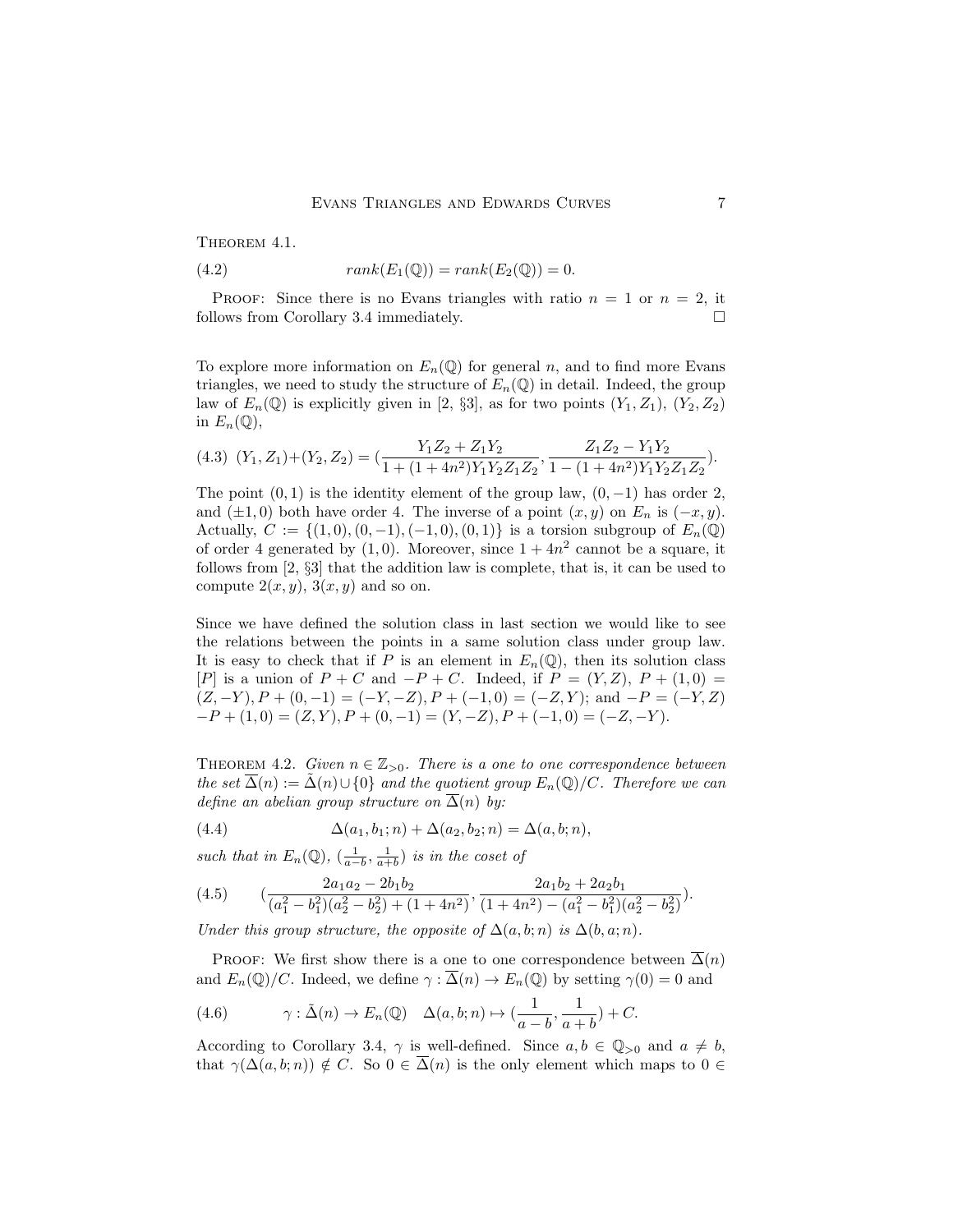$E_n(\mathbb{Q})/C$ . Now if  $\gamma(\Delta(a_1, b_1; n)) = \gamma(\Delta(a, b; n))$ , by the computation before the Theorem, we must have  $\left(\frac{1}{a_1-b_1}, \frac{1}{a_1+b_1}\right)$  lying in the set

$$
(4.7) \quad \{(\frac{1}{a-b},\frac{1}{a+b}),(\frac{1}{a+b},-\frac{1}{a-b}),(-\frac{1}{a-b},-\frac{1}{a+b}),(-\frac{1}{a+b},\frac{1}{a-b})\}.
$$

Without loss of generality, assume  $a > b > 0$ . If  $a_1 > b_1 > 0$ , both  $\frac{1}{a_1 - b_1}$  and  $\frac{1}{a_1+b_1}$  are positive. Then  $\left(\frac{1}{a_1-b_1}, \frac{1}{a_1+b_1}\right) = \left(\frac{1}{a-b}, \frac{1}{a+b}\right)$ . This implies  $a = a_1$  and  $b = b_1$ . If  $b_1 > a_1 > 0$ ,  $\frac{1}{a_1 - b_1} < 0$  and  $\frac{1}{a_1 + b_1} > 0$ . So the only possibility is  $\left(\frac{1}{a_1-b_1}, \frac{1}{a_1+b_1}\right) = \left(-\frac{1}{a+b}, \frac{1}{a-b}\right)$ . However, this implies that  $b = -a_1 < 0$ . So it is not possible. So we proved the injectivity of  $\gamma$ . Now we show that  $\gamma$  is surjective. Let  $P \notin C$  be any rational solution of  $E_n$ , then we can find  $Y, Z \in \mathbb{Q}_{>0}$  such that  $P \in (Y, Z) + C$ . If  $Y > Z > 0$ , set  $a = \frac{1}{2}(\frac{1}{Z} + \frac{1}{Y})$  and  $b = \frac{1}{2}(\frac{1}{Z} - \frac{1}{Y})$ , then  $a > b > 0$  and  $\gamma(\Delta(a, b; n)) = (Y, Z) + C$ . If  $Z > Y > 0$ , then  $(Y, Z) \in (-Z, Y) + C$ , set  $a = \frac{1}{2}(\frac{1}{Y} - \frac{1}{Z})$  and  $b = \frac{1}{2}(\frac{1}{Y} + \frac{1}{Z})$ . Then  $b > a > 0$  and  $\gamma(\Delta(a, b; n)) = (Y, Z) + C$ .

Now since  $\gamma$  is bijective, we can define group structure on  $\overline{\Delta}(n)$  by translating the group structure of  $E_n(\mathbb{Q})/C$  via  $\gamma$  as

$$
(4.8) \qquad \Delta(a_1, b_1; n) + \Delta(a_2, b_2; n) := \gamma^{-1}(\gamma(\Delta(a_1, b_1; n)) + \gamma(\Delta(a_2, b_2; n))),
$$

so that the image of  $(\Delta(a_1, b_1; n) + \Delta(a_2, b_2; n))$  under  $\gamma$  is the sum of the image of  $\Delta(a_1, b_1; n)$  and  $\Delta(a_2, b_2; n)$ . Concretely, if  $\Delta(a_1, b_1; n) + \Delta(a_2, b_2; n) =$  $\Delta(a, b; n)$ , then  $\left(\frac{1}{a-b}, \frac{1}{a+b}\right)$  is belong to the coset of  $\left(\frac{1}{a_1-b_1}, \frac{1}{a_1+b_1}\right)$  +  $(\frac{1}{a_2-b_2}, \frac{1}{a_2+b_2})$ , which is

$$
(4.9) \qquad \left(\frac{2a_1a_2 - 2b_1b_2}{(a_1^2 - b_1^2)(a_2^2 - b_2^2) + (1 + 4n^2)}, \frac{2a_1b_2 + 2a_2b_1}{(1 + 4n^2) - (a_1^2 - b_1^2)(a_2^2 - b_2^2)}\right).
$$

Finally,

(4.10) 
$$
\gamma(\Delta(b, a; n)) = (\frac{1}{b-a}, \frac{1}{a+b}) + C,
$$

so  $\gamma(\Delta(b, a; n)) + \gamma(\Delta(a, b; n)) = 0$  in  $E_n(\mathbb{Q})/C$ . Then

(4.11) 
$$
\Delta(a, b; n) + \Delta(b, a; n) = 0 \in \Delta(n).
$$

This completes the proof.

Remark 2. There are actually two more observations from the proof above:

(1) If we write  $Y = \frac{2a_1a_2-2b_1b_2}{(a_1^2-b_1^2)(a_2^2-b_2^2)+(1+4n^2)}$ ,  $Z = \frac{2a_1b_2+2a_2b_1}{(1+4n^2)-(a_1^2-b_1^2)(a_2^2-b_2^2)}$ , it is not possible to verify  $Y > Z > 0$  since we can easily find a counterexample by computer (see the computation in the next section). So we have to leave the last theorem in this cumbersome form. However, once we know this point, it is easy to compute all the elements in its coset as the paragraph before Theorem 4.2. Actually, we only have to pick up one pair among the four pairs  $\{(Y, Z), (Z, -Y), (-Y, -Z), (-Z, Y)\}.$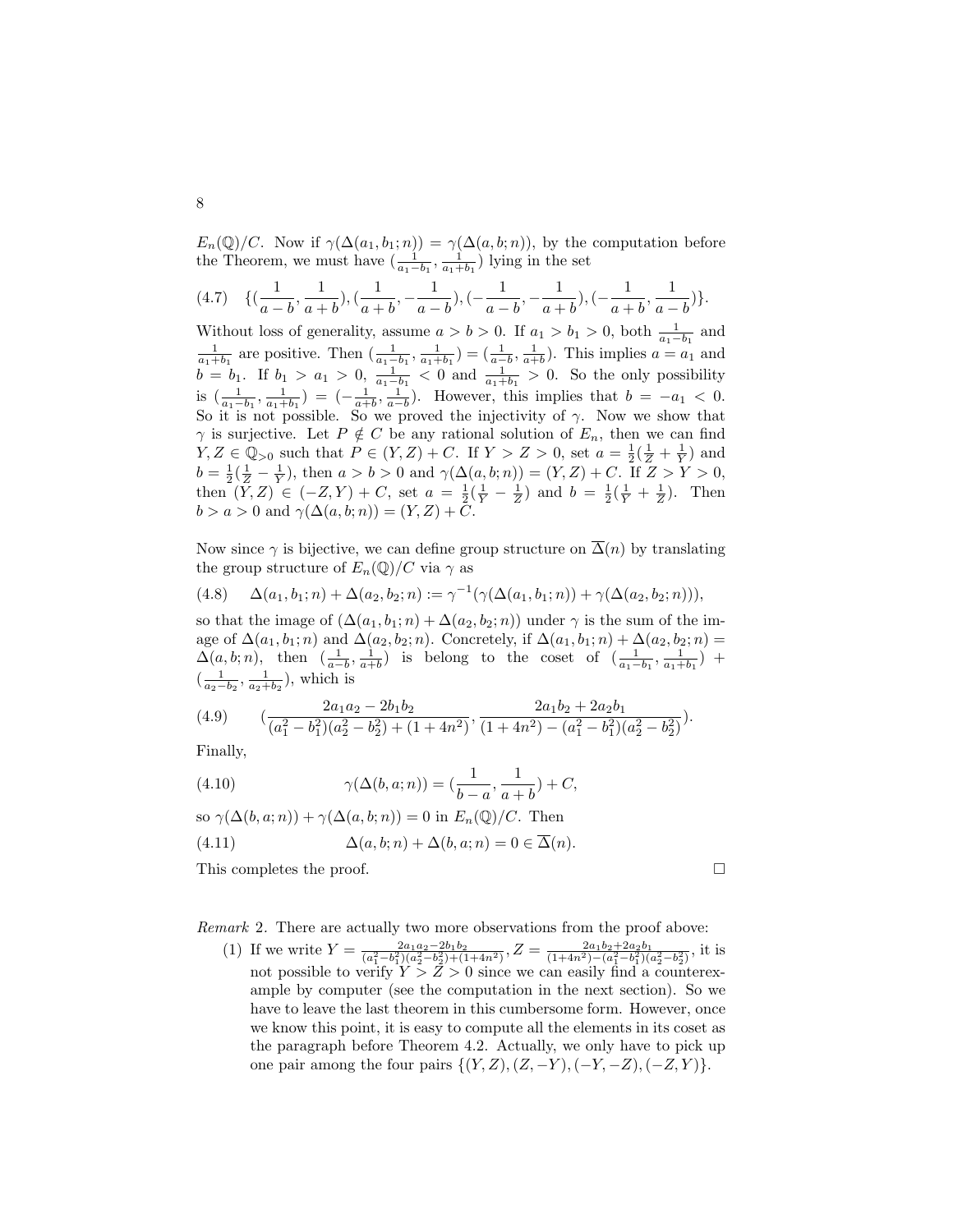(2) By the proof of Theorem 4.2, to compute the inverse of  $\gamma$ , one should always choose the representative  $[Y, Z]$  for a coset such that  $|Y| > Z >$ 0. If  $Y > 0$ , its preimage under  $\gamma$  is in  $\Delta(n)$ ; if  $Y < 0$ , its preimage under  $\gamma$  is in  $-\Delta(n)$ . This observation can simply our program for computation in the next section.

# 5. Applications

With the help of Theorem 4.2, once we have an Evans triangle  $\Delta(a, b; n)$ , we can obtain some new Evans triangles, simply by computing the doubling, tripling...of  $\Delta(a, b; n)$ . This also gives us a way to test the Evans problem (b) in  $\S1$ , as long as we have a positive answer to the problem  $(a)$ .

Let's compute the simplest example of Bian to illustrate the situation. Recall in [5], for Evans ratio  $n = k^2 - 1$ , Bian constructed an Evans triangle whose three sides are  $a = k^2 - \frac{1}{2} + \frac{1}{2k}$ ,  $b = k^2 - \frac{1}{2} - \frac{1}{2k}$  and  $c = 1$ . By Theorem 4.2, this Evans triangle corresponds to the coset of point  $(k, \frac{1}{2k^2-1})$  in  $E_3(\mathbb{Q})/C$ .

In the tables below we give the simple cases,  $k = 2$  and therefore  $n = 3$ . For general n, a code for computation is given in the Appendix. If  $k = 2$  then  $n=3, a=\frac{15}{4}, b=\frac{13}{4}$ . This gives a coset of  $P=(2,\frac{1}{7})$  in  $E_3(\mathbb{Q})$ ,. Let's write the coset by P. Via Mathematica, we have:

|                  | Coset $(Y, Z),  Y  > Z > 0$ , the coordinate Y                                                                                                                                                                                    |  |
|------------------|-----------------------------------------------------------------------------------------------------------------------------------------------------------------------------------------------------------------------------------|--|
| $\boldsymbol{P}$ | $\overline{2}$                                                                                                                                                                                                                    |  |
| 2P               | $-(65/33)$                                                                                                                                                                                                                        |  |
| $3\overline{P}$  | 25742/25741                                                                                                                                                                                                                       |  |
| 4P               | 163114249<br>80295799                                                                                                                                                                                                             |  |
| 5P               | 4199554676462<br>2164213391339                                                                                                                                                                                                    |  |
| $6\overline{P}$  | 1756423080172572305<br>756150157671681167                                                                                                                                                                                         |  |
| $7\overline{P}$  | 8815340424383213332291682<br>4270984810619844955517881                                                                                                                                                                            |  |
| $8\overline{P}$  | 719181280906723610128758175428001<br>376098086200404145118937516463199                                                                                                                                                            |  |
| $9\overline{P}$  | 238243911955380615159279760246134289737122                                                                                                                                                                                        |  |
| 10P              | 238160620195410389244969428691678240020279<br>1262791227064699640336643165502128464053323384587825                                                                                                                                |  |
| 11P              | $\frac{601950763998877479586577183592618555151013261276433}{81612891084824610496929341969266534162205906393724187911755822}$                                                                                                      |  |
| 12P              | $\frac{43297303780850008446187016204949465275022964402741765496531579}{85656248924466060638719780383134373778586841016678927046760453322703218249}$<br>85603013679751445799289823565450360205297210385759149519598432627081657801 |  |
| .                |                                                                                                                                                                                                                                   |  |

## TABLE 1.  $k = 2, Y$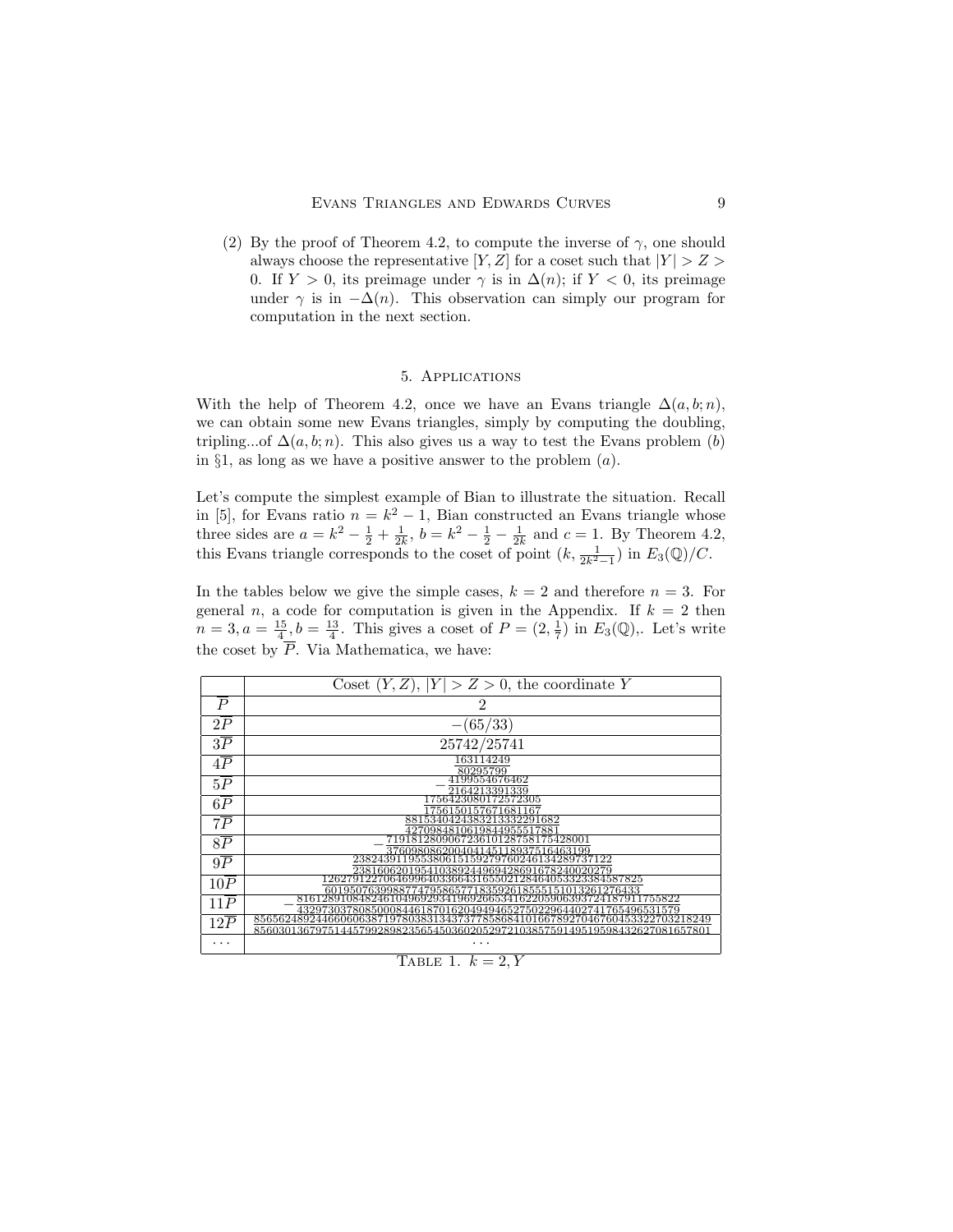| $\boldsymbol{P}$<br>1/7<br>$2\overline{P}$<br>28/197<br>$3\overline{P}$<br>131/89173<br>23663640<br>4P<br>164821801<br>2077854653029<br>$5\overline{P}$                                                                                              |
|------------------------------------------------------------------------------------------------------------------------------------------------------------------------------------------------------------------------------------------------------|
|                                                                                                                                                                                                                                                      |
|                                                                                                                                                                                                                                                      |
|                                                                                                                                                                                                                                                      |
|                                                                                                                                                                                                                                                      |
| 14695325574013                                                                                                                                                                                                                                       |
| 15481119732077972<br>$6\overline{P}$                                                                                                                                                                                                                 |
| 5269291982243374997<br>4452299613503841861401639<br>$7\overline{P}$                                                                                                                                                                                  |
| 30860098726698594287374447<br>102167066932743529293841651667280<br>$8\overline{P}$                                                                                                                                                                   |
| $\frac{726401971619209876030783492807201}{3636874662886228692156003570477408399959}$<br>$9\overline{P}$                                                                                                                                              |
| 825309133514800833717894623483808605492767<br>555044358784218595507157896757874720590661394673972<br>10P                                                                                                                                             |
| $\frac{3828818275732384850727236407424381518167278093804597}{39941655267536738848424543773873972462969447633886463800755691}$<br>$11\overline{P}$                                                                                                    |
| $\frac{285522860240983292756565411153711569209276961842168642983273133}{503240299193911846214773366187601622963721393579934226303141527854449080}$<br>$12\overline{P}$<br>85657727208984630797997571871376449620207917270464140514721551327188516201 |
|                                                                                                                                                                                                                                                      |



|                                                                                    | Evans triangles $\Delta(a, b; 3) \in \overline{\Delta(3)}$ , the side length a                                                                                                                                                                                                                                  |  |  |
|------------------------------------------------------------------------------------|-----------------------------------------------------------------------------------------------------------------------------------------------------------------------------------------------------------------------------------------------------------------------------------------------------------------|--|--|
| $\overline{P}$                                                                     | 15/4                                                                                                                                                                                                                                                                                                            |  |  |
| 2P                                                                                 | 11881/3640                                                                                                                                                                                                                                                                                                      |  |  |
| 3P                                                                                 | 2298863437/6744404                                                                                                                                                                                                                                                                                              |  |  |
| 4 P                                                                                | 28784875169990809<br>7719753734412720                                                                                                                                                                                                                                                                           |  |  |
| $5\overline{P}$                                                                    | 57216902371136505411266175<br>7452128450272526726606796                                                                                                                                                                                                                                                         |  |  |
| 9282293224638970789951639517779611409<br>6P<br>54382792008673557793078876135530920 |                                                                                                                                                                                                                                                                                                                 |  |  |
| 7Р                                                                                 | 5265624759 <del>48989562279543035363144656813</del><br>78497073528772348022738097333859535746537001733596                                                                                                                                                                                                       |  |  |
| 8P                                                                                 | 483989862056159413539413394918362672489215994173020492436037406481                                                                                                                                                                                                                                              |  |  |
| 9P                                                                                 | $\frac{146953284126346914149572440751863858151467787139516401538495014560}{197491036866357632993249886686978395532616132429053343860577124298235642805165135}$                                                                                                                                                  |  |  |
| $10\overline{P}$                                                                   | $\frac{1732926493954842448690209360105818513719091447928041144145579001607968657491155996}{5169107504443273200725760446233570305120134538821867871327127371038460727029608208440441637143537333401}$<br>1401810293808925597681844556950906290143041956075014076538166383305011310929531186264778596170951181800 |  |  |
| $11\overline{P}$                                                                   | 2157298011344644251391040211557489378610734077795536584082031009                                                                                                                                                                                                                                                |  |  |
|                                                                                    | 6535364817865455187326362577270363347450533130356418983464237/                                                                                                                                                                                                                                                  |  |  |
|                                                                                    | 6519507922194174113606735630983372603015544743971253337144656165849391                                                                                                                                                                                                                                          |  |  |
|                                                                                    | 162022260428090311242307738483777236563858932537766004                                                                                                                                                                                                                                                          |  |  |
|                                                                                    | 7380198490332895646231726872911660756586376902374033651658510791057585                                                                                                                                                                                                                                          |  |  |
| $12\overline{P}$                                                                   | 039324594736403009636000602483565694838778599745277877811411308911897714625129/                                                                                                                                                                                                                                 |  |  |
|                                                                                    | 8621135267315298027991376511307135083934856112383127384992337914844504                                                                                                                                                                                                                                          |  |  |
|                                                                                    | 1304200067993136795221615328484729691240208916107781907887565668337794521840                                                                                                                                                                                                                                    |  |  |
| .                                                                                  | .                                                                                                                                                                                                                                                                                                               |  |  |

TABLE 3.  $k = 2, a$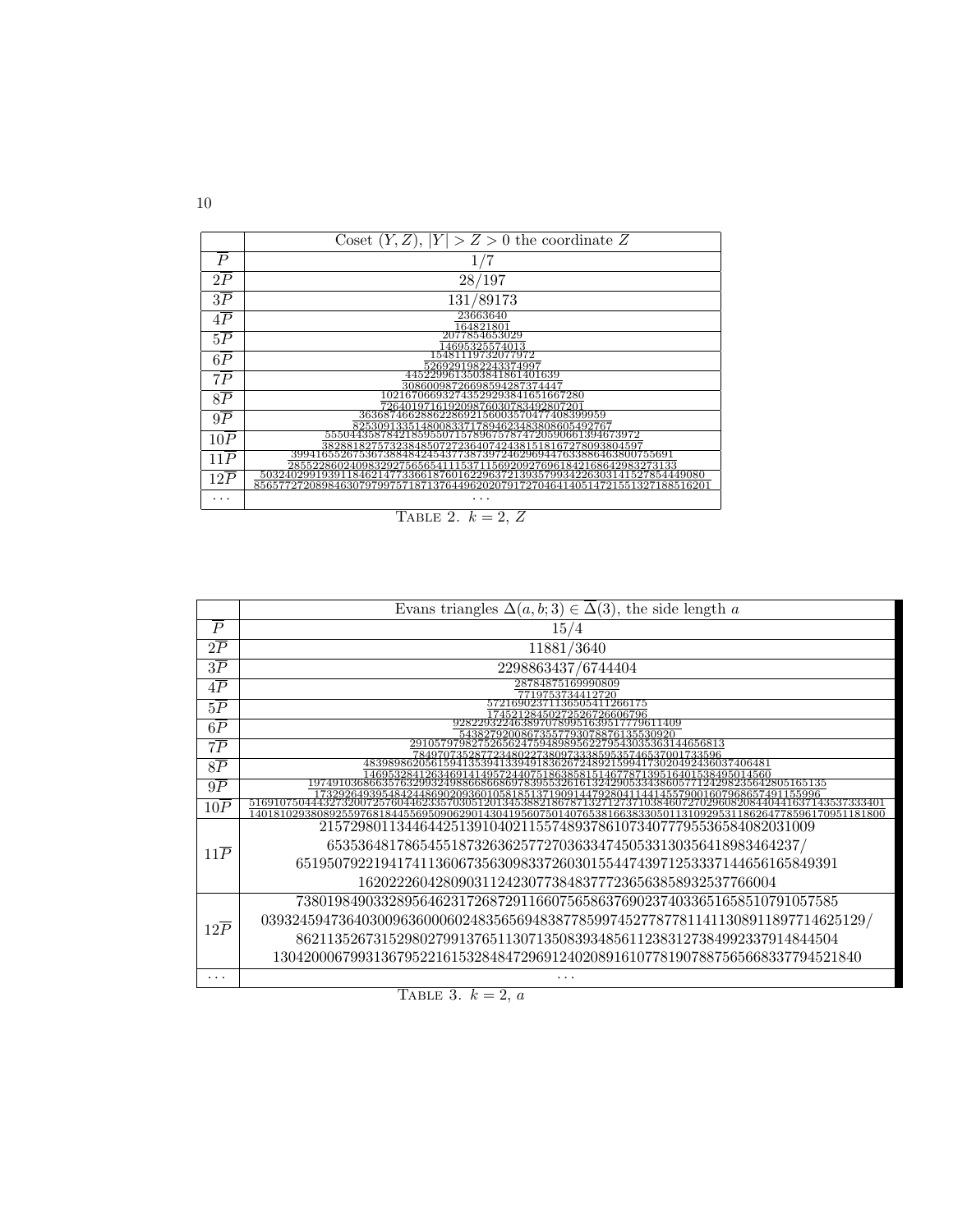|                  | Evans triangles $\Delta(a, b; 3) \in \overline{\Delta}(3)$ , the side length b                                                                                                                                     |  |  |  |
|------------------|--------------------------------------------------------------------------------------------------------------------------------------------------------------------------------------------------------------------|--|--|--|
| $\overline{P}$   | 13/4                                                                                                                                                                                                               |  |  |  |
| 2P               | 13729/3640                                                                                                                                                                                                         |  |  |  |
| 3P               | 2292119295/6744404                                                                                                                                                                                                 |  |  |  |
| 4P               | 24984693407894089<br>7719753734412720                                                                                                                                                                              |  |  |  |
| 5P               | 66210744101819331888697837<br>7452128450272526726606796                                                                                                                                                            |  |  |  |
| 6P               | 18882922124979887338590643704761<br>54382792008673557793078876135530920                                                                                                                                            |  |  |  |
| $7\overline{P}$  | 253026571784319532630802803351975166455551570242895<br>78497073528772348022738097333859535746537001733596                                                                                                          |  |  |  |
| 8P               | 560839538748386285147942421872097561427839400268263894210262263921<br>146953284126346914149572440751863858151467787139516401538495014560                                                                           |  |  |  |
| 9P               | $195758716215785716376659030952817461346104697831488452577018351420893098528599628013$<br>1732926493954842448690209360105818513719091447928041144145579001607968657491155996                                       |  |  |  |
| 10P              | 4500888752796418308554860045584357594634858565695502589775439173234655988535249830952395947430333129649<br>1401810293808925597681844556950906290143041956075014076538166383305011310929531186264778596170951181800 |  |  |  |
| $11\overline{P}$ | 2503171207670349471103612451679353524450627769782408725759628691216809                                                                                                                                             |  |  |  |
|                  | 5562477770404172399687880558711099611340056778274396415/                                                                                                                                                           |  |  |  |
|                  | 6519507922194174113606735630983372603015544743971253337144656165849391                                                                                                                                             |  |  |  |
|                  | 162022260428090311242307738483777236563858932537766004                                                                                                                                                             |  |  |  |
|                  | 7294040717900698353723914857154366258845278298472530751550516238747756                                                                                                                                             |  |  |  |
| $12\overline{P}$ | 566486330025337180990850559574975224784699800704576671261305031896457836078969/                                                                                                                                    |  |  |  |
|                  | 862113526731529802799137651130713508393485611238312738499233791484450                                                                                                                                              |  |  |  |
|                  | 41304200067993136795221615328484729691240208916107781907887565668337794521840                                                                                                                                      |  |  |  |
| .                | .                                                                                                                                                                                                                  |  |  |  |

# TABLE 4.  $k = 2, b$

Surely we can keep computing the higher multiples of  $\overline{P}$ , however, we choose to stop at the step 12. There are two reasons. Firstly, the number is even more terrible if we keep computing. Secondly, and most importantly, it is easy to see from our computation above that  $\overline{P}$  is not of order less than or equal to 12. According to Mazur's famous Theorem [3, §2.5], that any torsion point of an elliptic curve has an order less than or equal to 12. So our computation is enough to verify that  $P$  is not torsion. So we have verified the next theorem for the case  $n = 3$ .

THEOREM 5.1. There are infinitely many Evans triangles with the ratios 3, 8, 15, and rank of  $E_3, E_8, E_{15} > 0$ 

PROOF: The theorem is verify via a computation via Mathematica, the program is given in the Appendix. The precise results of the computation is too large to be fit in a table. So in the tables below, we only compute the results upto 15-digital decimal. However, it is enough to see they are not torsion. In case  $k = 3$ , then  $n = 8$ ,  $a = 26/3$  and  $b = 25/3$ . So the rational point in  $E_8(\mathbb{Q})$ is  $(3, 1/17)$ . In case  $k = 4$ , then  $n = 15$ ,  $a = 125/8$  and  $b = 123/8$ . So the rational point in  $E_{15}(\mathbb{Q})$  is  $(4, 1/31)$ .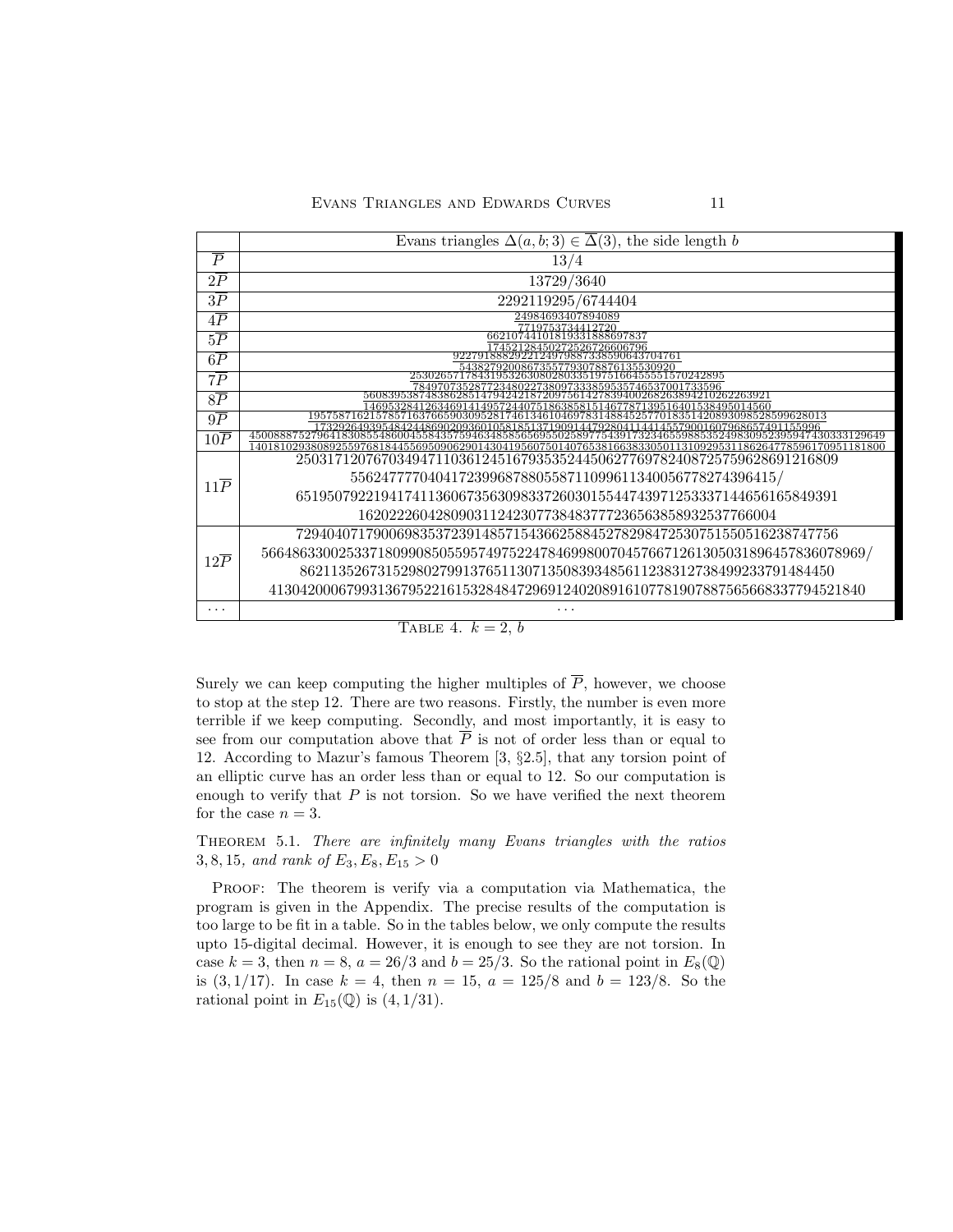|                  | Coset $(Y, Z),  Y  > Z > 0$               | Evans triangle $\Delta(a, b; 8)$ , $(a, b)$ |
|------------------|-------------------------------------------|---------------------------------------------|
| $\overline{P}$   | $(3.000000000000000, 0.058823529411764)$  | (8.6666666666667, 8.3333333333333)          |
| 2P               | $(-1.28458498023715, 0.0392006149116065)$ | (12.3656711915535, 13.1441327300151)        |
| $3\overline{P}$  | $(1.17426203512330, 0.0327445764898540)$  | (15.6955036272942, 14.8439049465151)        |
| $4\overline{P}$  | $(-4.73327432073915, 0.0609755593073093)$ | (8.09437166454124, 8.30564190417608)        |
| $5\overline{P}$  | $-1.00808501383545, 0.00789952065648606$  | (62.7989898369691, 63.7909696663243)        |
| $6\overline{P}$  | $(2.22215820573825, 0.0557271436079622)$  | (9.19729480722687, 8.74728184351541)        |
| $7\overline{P}$  | $-1.44341877680018, 0.0450249254945549$   | (10.7585602581648, 11.4513598919737)        |
| $8\overline{P}$  | $(1.09763831072356, 0.0257603670124760)$  | (19.8651848103736, 18.9541378924314)        |
| $9\overline{P}$  | $(-11.6559204202252, 0.0621491847030033)$ | (8.00226117568193, 8.08805448620117)        |
| $10\overline{P}$ | $-1.03300876033239, 0.0156713679976759$   | (31.4212963098427, 32.3893423113870)        |
| $11\overline{P}$ | $(1.78753437475464, 0.0517354824950684)$  | (9.94426185923725, 9.38483205798531)        |
| 12P              | $-1.67790757997724, 0.0501243507574858$   | (9.67720135664176, 10.2731817383583)        |
| $\cdots$         |                                           |                                             |

TABLE 5.  $k = 3$ 

|                  | Coset $(Y, Z),  Y  > Z > 0$                | Evans triangle $\Delta(a, b; 8)$ , $(a, b)$ |
|------------------|--------------------------------------------|---------------------------------------------|
| $\overline{P}$   | $(4.00000000000000, 0.0322580645161290)$   | (15.6250000000000, 15.3750000000000)        |
| $2\overline{P}$  | $-1.14269788182832, 0.0161279833517591)$   | (30.5644551534225, 31.4395771046420)        |
| $3\overline{P}$  | $(1.45464220675284, 0.0242004990779207)$   | (21.0044580736648, 20.3170038011586)        |
| $4\overline{P}$  | $(-1.88117183528003, 0.0282222825384067)$  | (17.4507057952180, 17.9822893439645)        |
| $5\overline{P}$  | $(1.04926557255756, 0.0100935069689079)$   | (50.0133202146205, 49.0602726486334)        |
| $6\overline{P}$  | $(-18.1470815261894, 0.0332642660589389)$  | (15.0035921663228, 15.0586974458443)        |
| $7\overline{P}$  | $(-1.01981331872933, 0.00653857350956616)$ | (75.9789928885131, 76.9595645104311)        |
| $8\overline{P}$  | $(2.29800068268954, 0.0299982503536006)$   | (16.8852191892855, 16.4500583089895)        |
| $9\overline{P}$  | $(-1.31031588050509, 0.0215347432758587)$  | (22.8367065953550, 23.5998813495330)        |
| $10\overline{P}$ | $(1.22461622645142, 0.0192374043348572)$   | (26.3993236099268, 25.5827412566962)        |
| 11P              | $-2.81670117200166, 0.0311467714920034)$   | (15.8755155463843, 16.2305407829767)        |
| $12\overline{P}$ | $(1.00610351084978, 0.00366606104045919)$  | (136.883130131149, 135.889196615148)        |
| .                |                                            |                                             |

TABLE 6.  $k = 4$ 

 $\Box$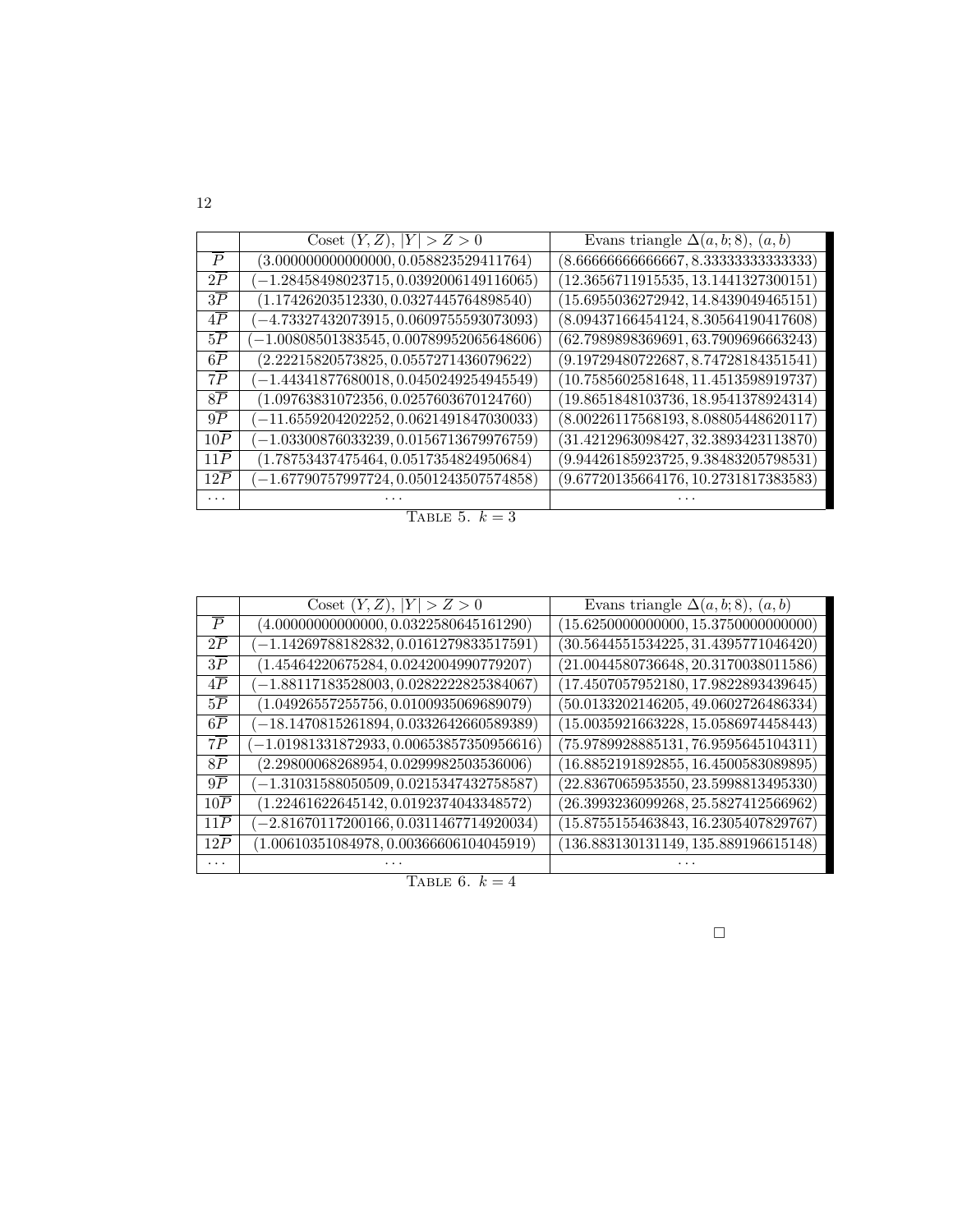Apparantly, once we have an Evans triangle in  $\Delta(n)$ , the stradegy above gives a way to produce more Evans triangles with the same ratio, and to test the positivity of rank of  $E_n$ . Since we already have lots of examples of Evans triangles from elementary methods, it gives us an opportunity to verify the rank of a large class of Edwards curves. For example, given any integer  $m$ , consider the Pell equation

(5.1) 
$$
x^2 - (m^2 - 2)y^2 = 1,
$$

which has the primal solution  $(m^2 - 1, m)$ . So the relation

(5.2) 
$$
x_k + y_k \sqrt{m^2 - 2} = ((m^2 - 1) + m \sqrt{m^2 - 2})^k
$$

gives us an algorithm to compute the k-th solution  $(x_k, y_k)$  of  $(5.1)$ . The Author's early work [7] then gives a way to attach the kth solution an Evans triangle with distinct Evans ratio.

# 6. Appendex

In this Appendex, we give the Mathematica codes used in computing Theorem 5.1. Given  $k$ ,

 $f[k_-, \{x_-, y_-\}] := \{ (k*y+1/(2*k^2-1)*x)/(1+(1+4*(k^2-1)^2)*k/(2*k^2-1)*x*y),$  $(-k*x+1/(2*k^2-1)*y)/(1-(1+4*(k^2-1)^2)*k/(2*k^2-1)*x*y)$  $g[{x_-, y_-}] := f[k, {x, y}]$  $h[{a_-, b_+] := If[Abs[a] > b > 0, {a, b}, {b, -a}]$  $l[{x_-, y_+}] := Nest[h] \# \{x, {x, y\}, 4]$  $d[{x_-, y_-}] := l[q[{x, y}]$  $coset[\{x_-, y_-\}, m_-] := Nest[d] \# [\&, \{x, y\}, m-1]$  $cor[\{y_{-}, z_{-}\}] := \{1/2 * (1/z + 1/y), 1/2 * (1/z - 1/y)\}\$  $tri[\{x_-, y_-\}, m_-] := cor[coset[\{x, y\}, m]$ 

Now if  $P = (Y, Z) \in \mathbb{E}_{k^2-1}(\mathbb{Q}), YZ \neq 0$ , to compute the  $m\overline{P}$  in  $\mathbb{E}_{k^2-1}(\mathbb{Q})/C$ , one only has to input

$$
coset[\{Y,Z\},m]
$$